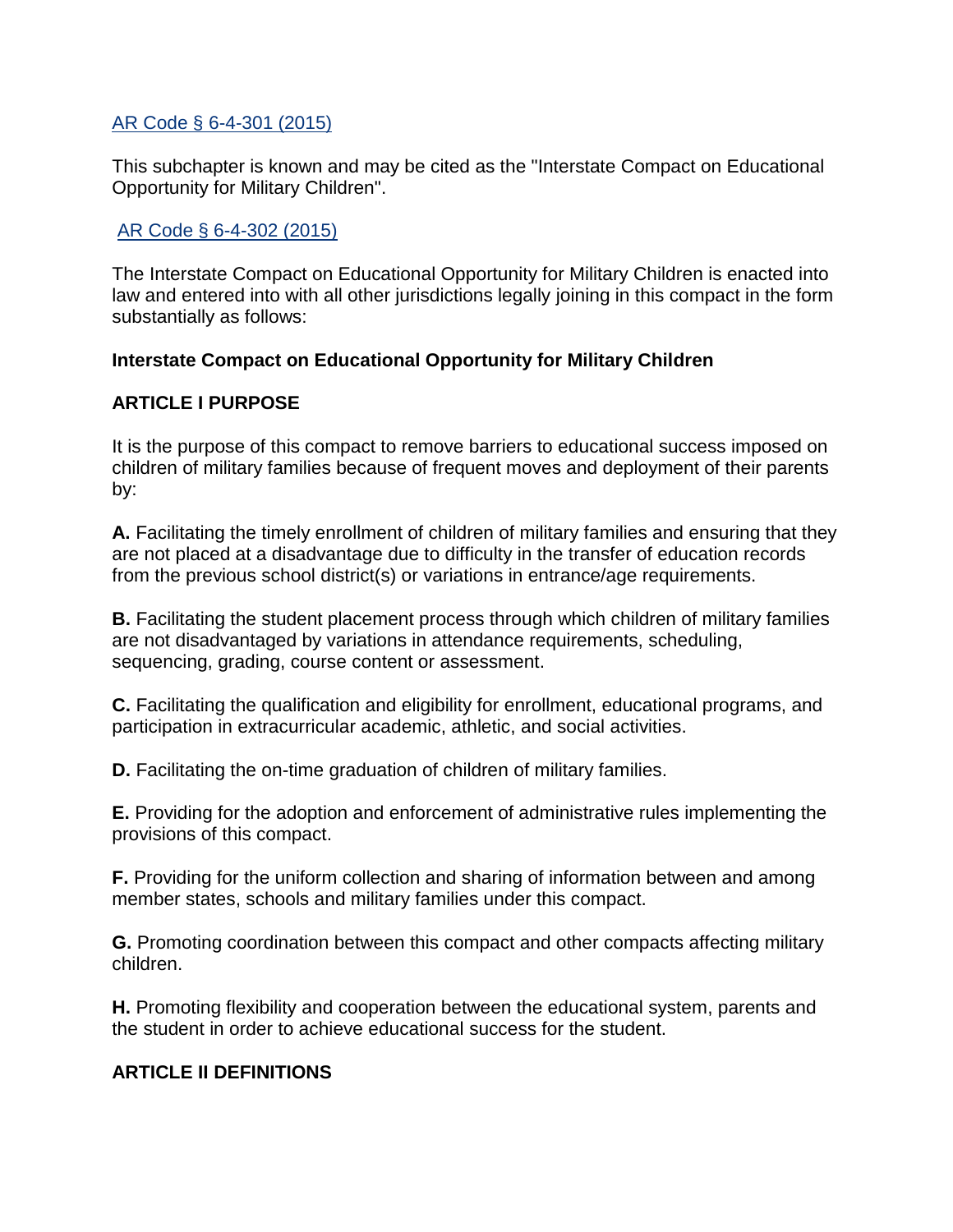As used in this compact, unless the context clearly requires a different construction:

**A.** "Active duty" means: full-time duty status in the active uniformed service of the United States, including members of the National Guard and Reserve on active duty orders pursuant to 10 U.S.C. Section 1209 and 1211.

**B.** "Children of military families" means: a school-aged child(ren), enrolled in Kindergarten through Twelfth (12[th]) grade, in the household of an active duty member.

**C.** "Compact commissioner" means: the voting representative of each compacting state appointed pursuant to Article VIII of this compact.

**D.** "Deployment" means: the period one (1) month prior to the service members' departure from their home station on military orders though six (6) months after return to their home station.

**E.** "Education(al) records" means: those official records, files, and data directly related to a student and maintained by the school or local education agency, including but not limited to records encompassing all the material kept in the student's cumulative folder such as general identifying data, records of attendance and of academic work completed, records of achievement and results of evaluative tests, health data, disciplinary status, test protocols, and individualized education programs.

**F.** "Extracurricular activities" means: a voluntary activity sponsored by the school or local education agency or an organization sanctioned by the local education agency. Extracurricular activities include, but are not limited to, preparation for and involvement in public performances, contests, athletic competitions, demonstrations, displays, and club activities.

**G.** "Interstate Commission on Educational Opportunity for Military Children" means: the commission that is created under Article IX of this compact, which is generally referred to as Interstate Commission.

**H.** "Local education agency" means: a public authority legally constituted by the state as an administrative agency to provide control of and direction for Kindergarten through Twelfth (12[th]) grade public educational institutions.

**I.** "Member state" means: a state that has enacted this compact.

**J.** "Military installation" means: a base, camp, post, station, yard, center, homeport facility for any ship, or other activity under the jurisdiction of the Department of Defense, including any leased facility, which is located within any of the several States, the District of Columbia, the Commonwealth of Puerto Rico, the U.S. Virgin Islands, Guam, American Samoa, the Northern Marianas Islands and any other U.S. Territory. Such term does not include any facility used primarily for civil works, rivers and harbors projects, or flood control projects.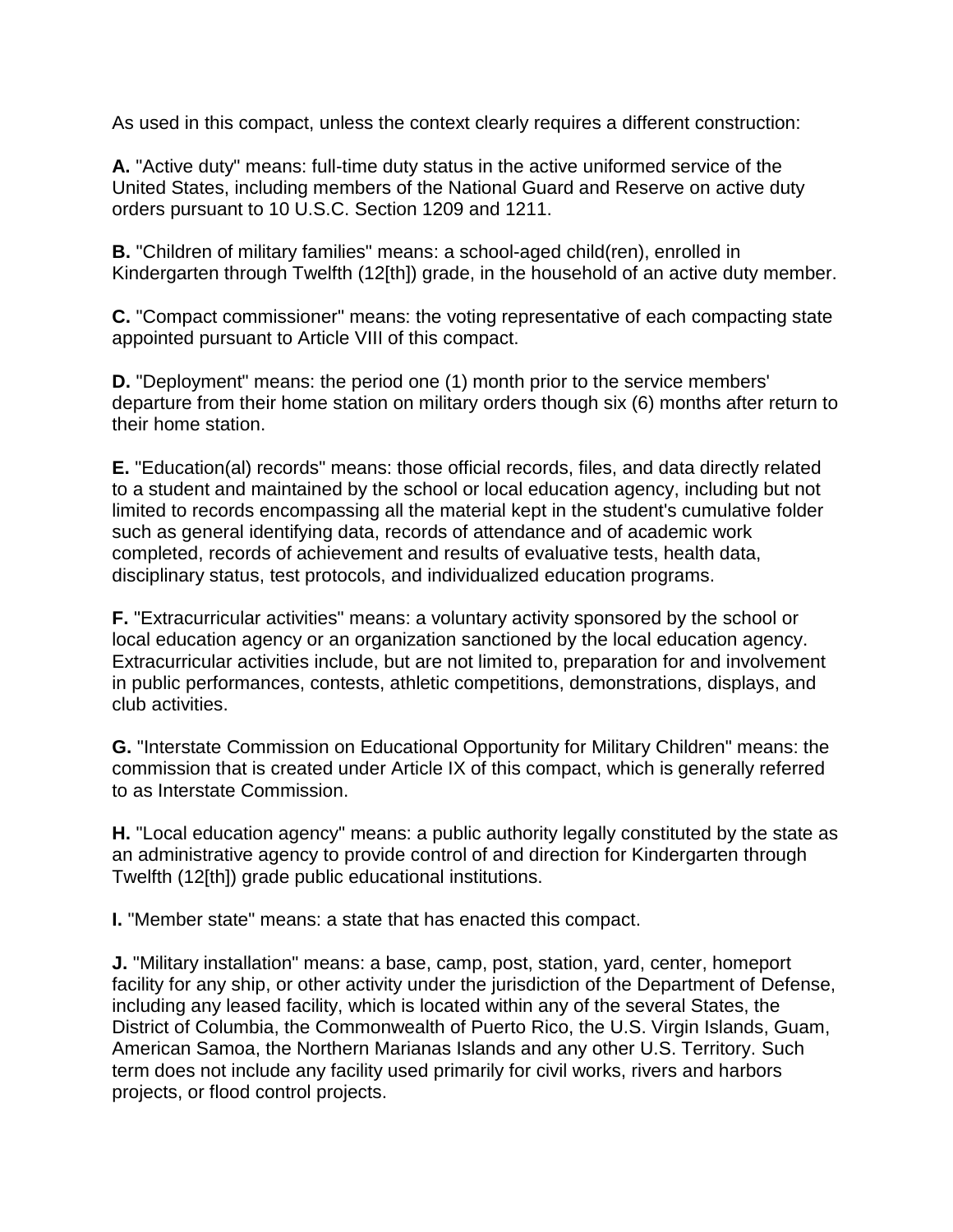**K.** "Non-member state" means: a state that has not enacted this compact.

**L.** "Receiving state" means: the state to which a child of a military family is sent, brought, or caused to be sent or brought.

**M.** "Rule" means: a written statement by the Interstate Commission promulgated pursuant to Article XII of this compact that is of general applicability, implements, interprets or prescribes a policy or provision of the Compact, or an organizational, procedural, or practice requirement of the Interstate Commission, and has the force and effect of rules promulgated under the Arkansas Administrative Procedure Act, § 25-15- 201 et seq., or any successor law, and includes the amendment, repeal, or suspension of an existing rule.

**N.** "Sending state" means: the state from which a child of a military family is sent, brought, or caused to be sent or brought.

**O.** "State" means: a state of the United States, the District of Columbia, the Commonwealth of Puerto Rico, the U.S. Virgin Islands, Guam, American Samoa, the Northern Marianas Islands and any other U.S. Territory.

**P.** "Student" means: the child of a military family for whom the local education agency receives public funding and who is formally enrolled in Kindergarten through Twelfth  $(12[th])$  grade.

**Q.** "Transition" means: 1) the formal and physical process of transferring from school to school or 2) the period of time in which a student moves from one school in the sending state to another school in the receiving state.

**R.** "Uniformed service(s)" means: the Army, Navy, Air Force, Marine Corps, Coast Guard as well as the Commissioned Corps of the National Oceanic and Atmospheric Administration, and Public Health Services.

**S.** "Veteran" means: a person who served in the uniformed services and who was discharged or released there from under conditions other than dishonorable.

## **ARTICLE III APPLICABILITY**

**A.** Except as otherwise provided in Section B, this compact shall apply to the children of:

**1.** active duty members of the uniformed services as defined in this compact, including members of the National Guard and Reserve on active duty orders pursuant to 10 U.S.C. Section 1209 and 1211;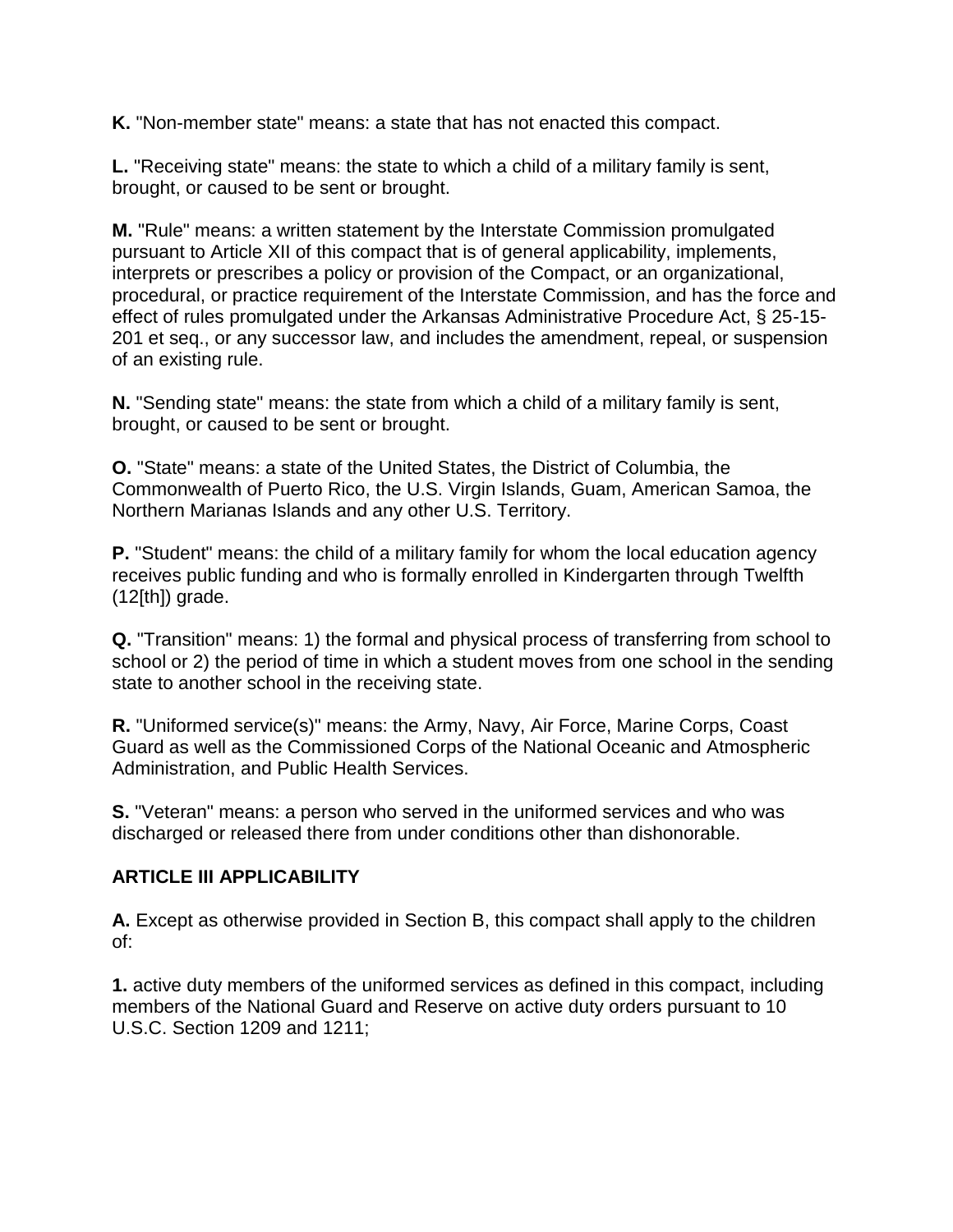**2.** members or veterans of the uniformed services who are severely injured and medically discharged or retired for a period of one (1) year after medical discharge or retirement; and

**3.** members of the uniformed services who die on active duty or as a result of injuries sustained on active duty for a period of one (1) year after death.

**B.** The provisions of this interstate compact shall only apply to local education agencies as defined in this compact.

**C.** The provisions of this compact shall not apply to the children of:

**1.** inactive members of the national guard and military reserves;

**2.** members of the uniformed services now retired, except as provided in Section A;

**3.** veterans of the uniformed services, except as provided in Section A; and

**4.** other U.S. Dept. of Defense personnel and other federal agency civilian and contract employees not defined as active duty members of the uniformed services.

# **ARTICLE IV EDUCATIONAL RECORDS & ENROLLMENT**

**A.** Unofficial or "hand-carried" education records -- In the event that official education records cannot be released to the parents for the purpose of transfer, the custodian of the records in the sending state shall prepare and furnish to the parent a complete set of unofficial educational records containing uniform information as determined by the Interstate Commission. Upon receipt of the unofficial education records by a school in the receiving state, the school shall enroll and appropriately place the student based on the information provided in the unofficial records pending validation by the official records, as quickly as possible to the extent feasible.

**B.** Official education records/transcripts -- Simultaneous with the enrollment and conditional placement of the student, the school in the receiving state shall request the student's official education record from the school in the sending state. Upon receipt of this request, the school in the sending state will process and furnish the official education records to the school in the receiving state within ten (10) days or within such time as is reasonably determined under the rules promulgated by the Interstate Commission.

**C.** Immunizations -- Compacting states shall give thirty (30) days from the date of enrollment or within such time as is reasonably determined under the rules promulgated by the Interstate Commission, for students to obtain any immunization(s) required by the receiving state. For a series of immunizations, initial vaccinations must be obtained within thirty (30) days or within such time as is reasonably determined under the rules promulgated by the Interstate Commission.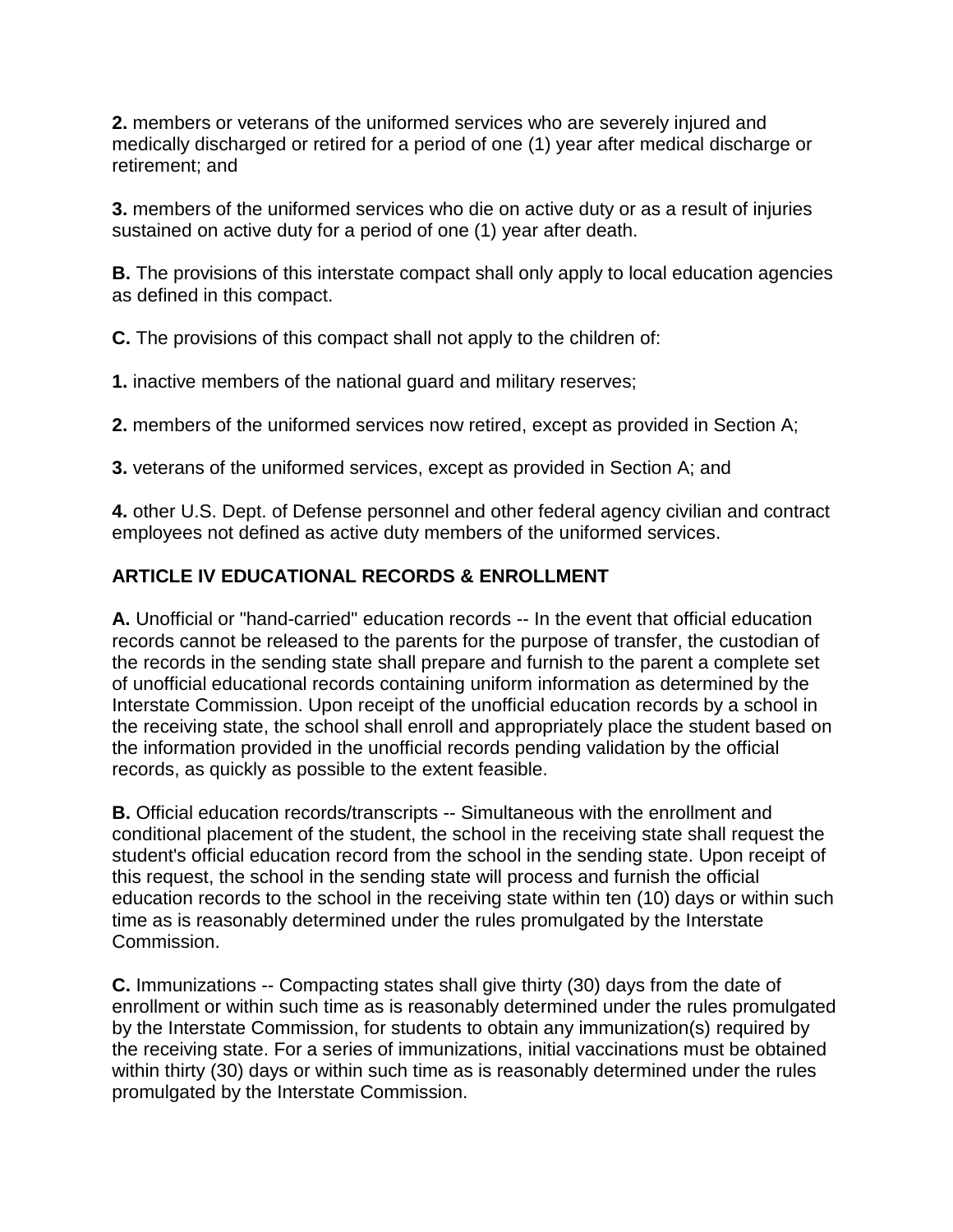**D.** Kindergarten and First grade entrance age -- Students shall be allowed to continue their enrollment at grade level in the receiving state commensurate with their grade level (including Kindergarten) from a local education agency in the sending state at the time of transition, regardless of age. A student that has satisfactorily completed the prerequisite grade level in the local education agency in the sending state shall be eligible for enrollment in the next highest grade level in the receiving state, regardless of age. A student transferring after the start of the school year in the receiving state shall enter the school in the receiving state on their validated level from an accredited school in the sending state.

# **ARTICLE V PLACEMENT & ATTENDANCE**

**A.** Course placement -- When the student transfers before or during the school year, the receiving state school shall initially honor placement of the student in educational courses based on the student's enrollment in the sending state school and/or educational assessments conducted at the school in the sending state if the courses are offered and there is space available, as determined by the school district. Course placement includes but is not limited to Honors, International Baccalaureate, Advanced Placement, vocational, technical and career pathways courses. Continuing the student's academic program from the previous school and promoting placement in academically and career challenging courses should be paramount when considering placement. This does not preclude the school in the receiving state from performing subsequent evaluations to ensure appropriate placement and continued enrollment of the student in the course(s).

**B.** Educational program placement -- The receiving state school shall initially honor placement of the student in educational programs based on current educational assessments conducted at the school in the sending state or participation/placement in like programs in the sending state provided that the program exists in the school and there is space available, as determined by the school district. Such programs include, but are not limited to: 1) gifted and talented programs; and 2) English as a second language (ESL). This does not preclude the school in the receiving state from performing subsequent evaluations to ensure appropriate placement of the student.

**C.** Special education services.

**1)** In compliance with the federal requirements of the Individuals with Disabilities Education Act (IDEA), 20 U.S.C.A. Section 1400 et seq, the receiving state shall initially provide comparable services to a student with disabilities based on his/her current Individualized Education Program (IEP); and

**2)** In compliance with the requirements of Section 504 of the Rehabilitation Act, 29 U.S.C.A. Section 794, and with Title II of the Americans with Disabilities Act, 42 U.S.C.A. Sections 12131-12165, the receiving state shall make reasonable accommodations and modifications to address the needs of incoming students with disabilities, subject to an existing 504 or Title II Plan, to provide the student with equal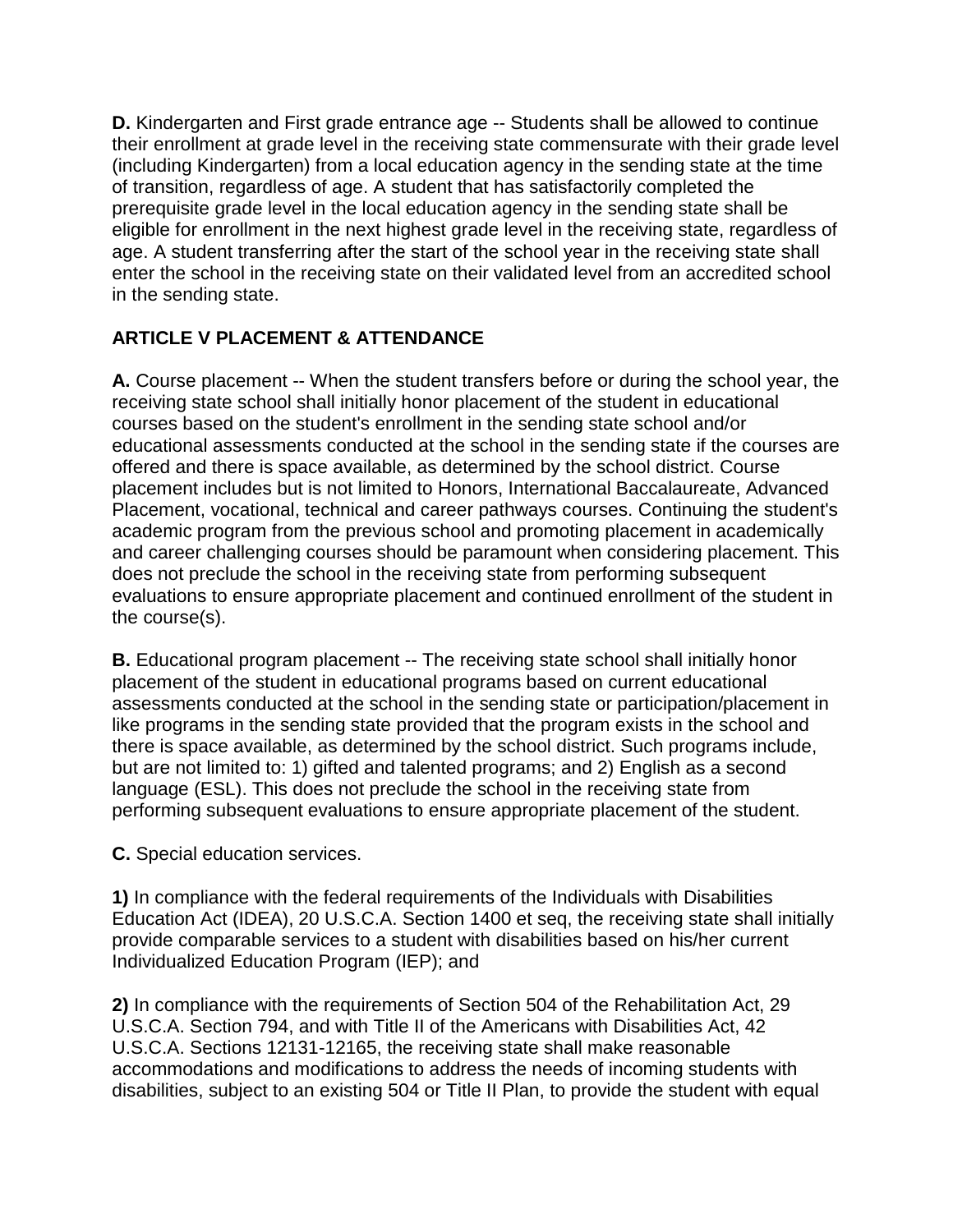access to education. This does not preclude the school in the receiving state from performing subsequent evaluations to ensure appropriate placement of the student.

**D.** Placement flexibility -- Local education agency administrative officials shall have flexibility in waiving course/program prerequisites, or other preconditions for placement in courses/programs offered under the jurisdiction of the local education agency.

**E.** Absence as related to deployment activities -- A student whose parent or legal guardian is an active duty member of the uniformed services, as defined by the compact, and has been called to duty for, is on leave from, or immediately returned from deployment to a combat zone or combat support posting, shall be granted additional excused absences at the discretion of the local education agency superintendent to visit with his or her parent or legal guardian relative to such leave or deployment of the parent or guardian.

## **ARTICLE VI ELIGIBILITY**

**A.** Eligibility for enrollment

**1.** Special power of attorney, relative to the guardianship of a child of a military family and executed under applicable law shall be sufficient for the purposes of enrollment and all other actions requiring parental participation and consent.

**2.** A local education agency shall be prohibited from charging local tuition to a transitioning military child placed in the care of a non-custodial parent or other person standing in loco parentis who lives in a jurisdiction other than that of the custodial parent.

**3.** A transitioning military child, placed in the care of a non-custodial parent or other person standing in loco parentis who lives in a jurisdiction other than that of the custodial parent, may continue to attend the school in which he/she was enrolled while residing with the custodial parent.

**B.** Eligibility for extracurricular participation -- State and local education agencies shall facilitate the opportunity for transitioning military children's inclusion in extracurricular activities, regardless of application deadlines, to the extent they are otherwise qualified.

#### **ARTICLE VII GRADUATION**

In order to facilitate the on-time graduation of children of military families states and local education agencies shall incorporate the following procedures:

**A.** Waiver requirements -- Local education agency administrative officials shall waive specific courses required for graduation if similar course work has been satisfactorily completed in another local education agency or shall provide reasonable justification for denial. Should a waiver not be granted to a student who would qualify to graduate from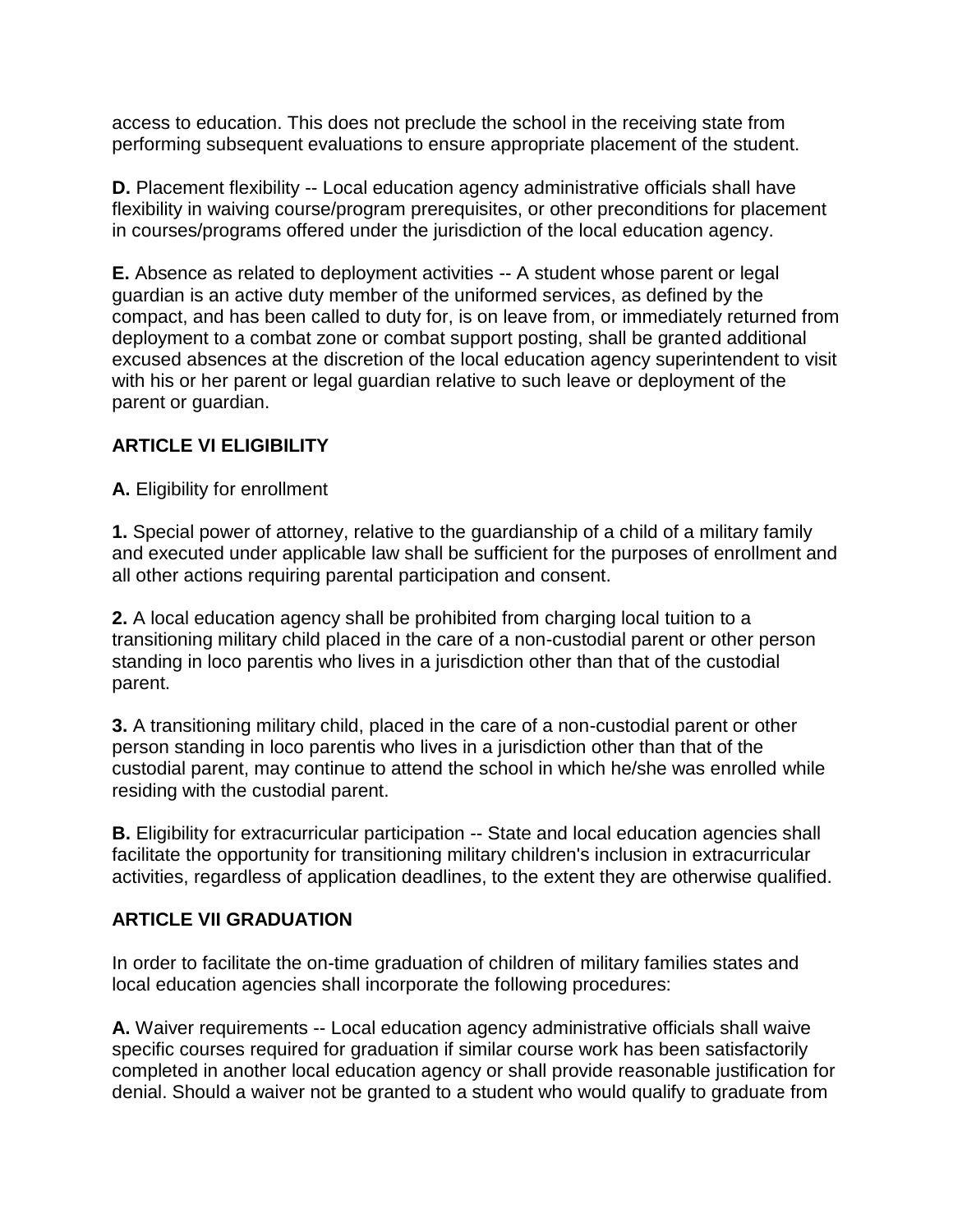the sending school, the local education agency shall provide an alternative means of acquiring required coursework so that graduation may occur on time.

**B.** Exit exams -- States shall accept: 1) Exit or end-of-course exams required for graduation from the sending state; or 2) National norm-referenced achievement tests; or 3) Alternative testing, in lieu of testing requirements for graduation in the receiving state. In the event the above alternatives cannot be accommodated by the receiving state for a student transferring in his or her Senior year, then the provisions of Article VII, Section C shall apply.

**C.** Transfers during Senior year -- Should a military student transferring at the beginning or during his or her Senior year be ineligible to graduate from the receiving local education agency after all alternatives have been considered, the sending and receiving local education agencies shall ensure the receipt of a diploma from the sending local education agency, if the student meets the graduation requirements of the sending local education agency. In the event that one of the states in question is not a member of this compact, the member state shall use best efforts to facilitate the on-time graduation of the student in accordance with Sections A and B of this Article.

# **ARTICLE VIII STATE COORDINATION**

**A.** Each member state shall, through the creation of a State Council or use of an existing body or board, provide for the coordination among its agencies of government, local education agencies and military installations concerning the state's participation in, and compliance with, this compact and Interstate Commission activities. While each member state may determine the membership of its own State Council, its membership must include at least: the state superintendent of education or his or her designee, superintendent of a school district with a high concentration of military children, representative from a military installation, one representative each from the legislative and executive branches of government, and other offices and stakeholder groups the State Council deems appropriate. A member state that does not have a school district deemed to contain a high concentration of military children may appoint a superintendent from another school district to represent local education agencies on the State Council.

**B.** The State Council of each member state shall appoint or designate a military family education liaison to assist military families and the state in facilitating the implementation of this compact.

**C.** The compact commissioner responsible for the administration and management of the state's participation in the compact shall be appointed by the Governor or as otherwise determined by each member state.

**D.** The compact commissioner and the military family education liaison designated herein shall be ex-officio members of the State Council, unless either is already a full voting member of the State Council.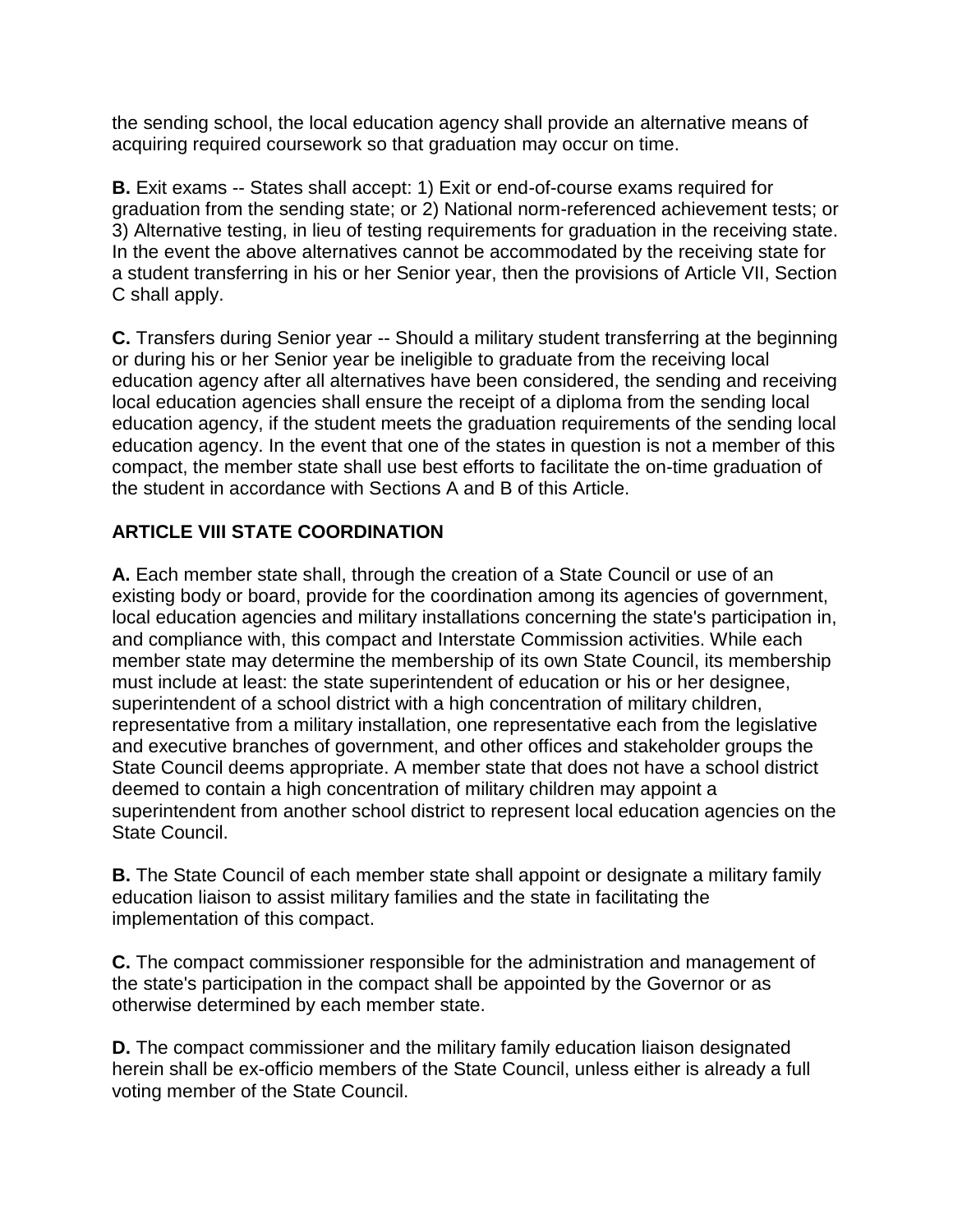#### **ARTICLE IX INTERSTATE COMMISSION ON EDUCATIONAL OPPORTUNITY FOR MILITARY CHILDREN**

The member states hereby create the "Interstate Commission on Educational Opportunity for Military Children." The activities of the Interstate Commission are the formation of public policy and are a discretionary state function. The Interstate Commission shall:

**A.** Be a body corporate and joint agency of the member states and shall have all the responsibilities, powers and duties set forth herein, and such additional powers as may be conferred upon it by a subsequent concurrent action of the respective legislatures of the member states in accordance with the terms of this compact.

**B.** Consist of one Interstate Commission voting representative from each member state who shall be that state's compact commissioner.

**1.** Each member state represented at a meeting of the Interstate Commission is entitled to one vote.

**2.** A majority of the total member states shall constitute a quorum for the transaction of business, unless a larger quorum is required by the bylaws of the Interstate Commission.

**3.** A representative shall not delegate a vote to another member state. In the event the compact commissioner is unable to attend a meeting of the Interstate Commission, the Governor or State Council may delegate voting authority to another person from their state for a specified meeting.

**4.** The bylaws may provide for meetings of the Interstate Commission to be conducted by telecommunication or electronic communication.

**C.** Consist of ex-officio, non-voting representatives who are members of interested organizations. Such ex-officio members, as defined in the bylaws, may include but not be limited to, members of the representative organizations of military family advocates, local education agency officials, parent and teacher groups, the U.S. Department of Defense, the Education Commission of the States, the Interstate Agreement on the Qualification of Educational Personnel and other interstate compacts affecting the education of children of military members.

**D.** Meet at least once each calendar year. The chairperson may call additional meetings and, upon the request of a simple majority of the member states, shall call additional meetings.

**E.** Establish an executive committee, whose members shall include the officers of the Interstate Commission and such other members of the Interstate Commission as determined by the bylaws. Members of the executive committee shall serve a one year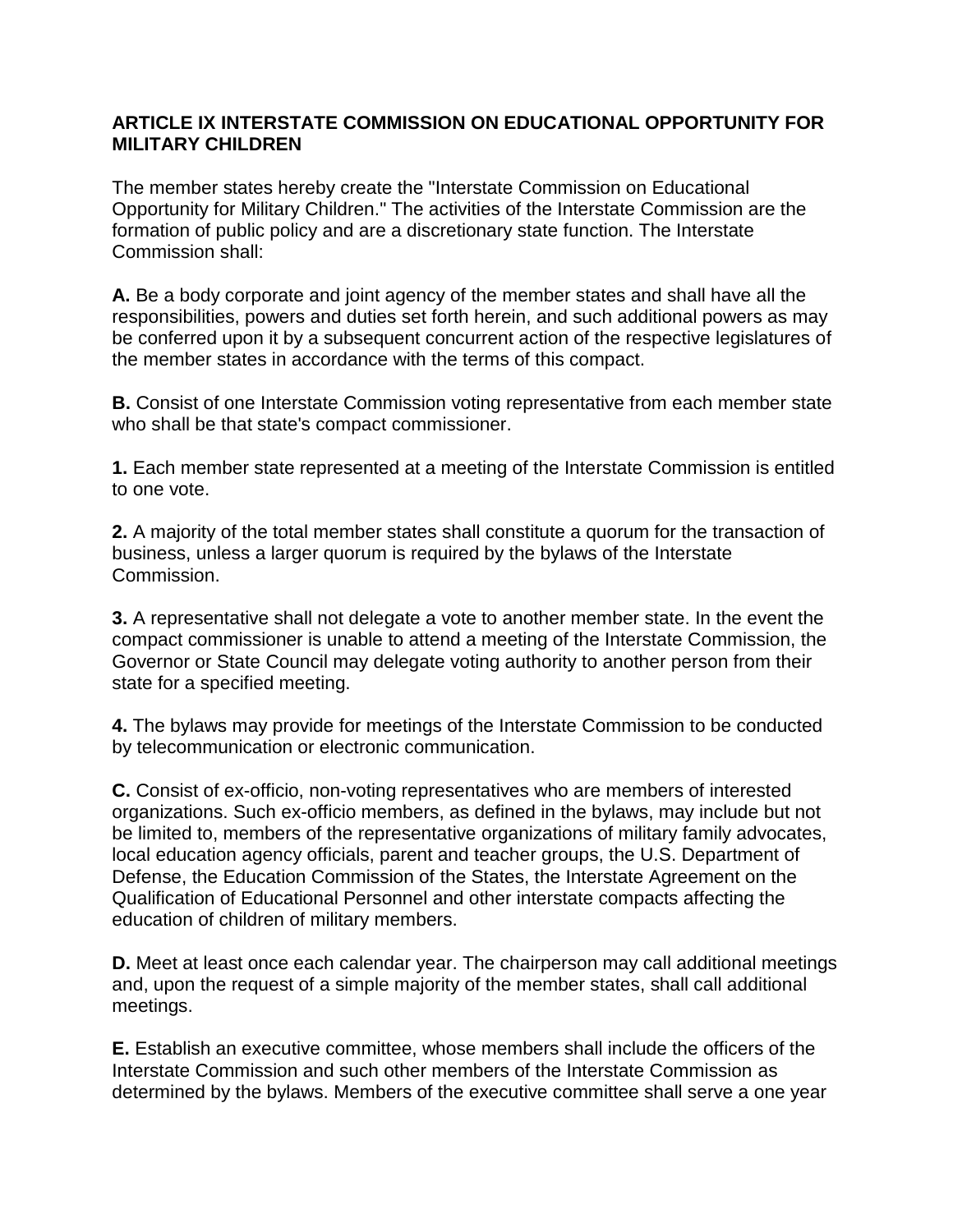term. Members of the executive committee shall be entitled to one vote each. The executive committee shall have the power to act on behalf of the Interstate Commission, with the exception of rulemaking, during periods when the Interstate Commission is not in session. The executive committee shall oversee the day-to-day activities of the administration of the compact including enforcement and compliance with the provisions of the compact, its bylaws and rules, and other such duties as deemed necessary. The U.S. Dept. of Defense, shall serve as an ex-officio, nonvoting member of the executive committee.

**F.** Establish bylaws and rules that provide for conditions and procedures under which the Interstate Commission shall make its information and official records available to the public for inspection or copying. The Interstate Commission may exempt from disclosure information or official records to the extent they would adversely affect personal privacy rights or proprietary interests.

**G.** Public notice shall be given by the Interstate Commission of all meetings and all meetings shall be open to the public, except as set forth in the rules or as otherwise provided in the compact. The Interstate Commission and its committees may close a meeting, or portion thereof, where it determines by two-thirds vote that an open meeting would be likely to:

**1.** Relate solely to the Interstate Commission's internal personnel practices and procedures;

**2.** Disclose matters specifically exempted from disclosure by federal and state statute;

**3.** Disclose trade secrets or commercial or financial information that is privileged or confidential;

**4.** Involve accusing a person of a crime, or formally censuring a person;

**5.** Disclose information of a personal nature where disclosure would constitute a clearly unwarranted invasion of personal privacy;

**6.** Disclose investigative records compiled for law enforcement purposes; or

**7.** Specifically relate to the Interstate Commission's participation in a civil action or other legal proceeding.

**H.** For a meeting, or portion of a meeting, closed pursuant to this provision, the Interstate Commission's legal counsel or designee shall certify that the meeting may be closed and shall reference each relevant exemptible provision. The Interstate Commission shall keep minutes that shall fully and clearly describe all matters discussed in a meeting and shall provide a full and accurate summary of actions taken, and the reasons therefore, including a description of the views expressed and the record of a roll call vote. All documents considered in connection with an action shall be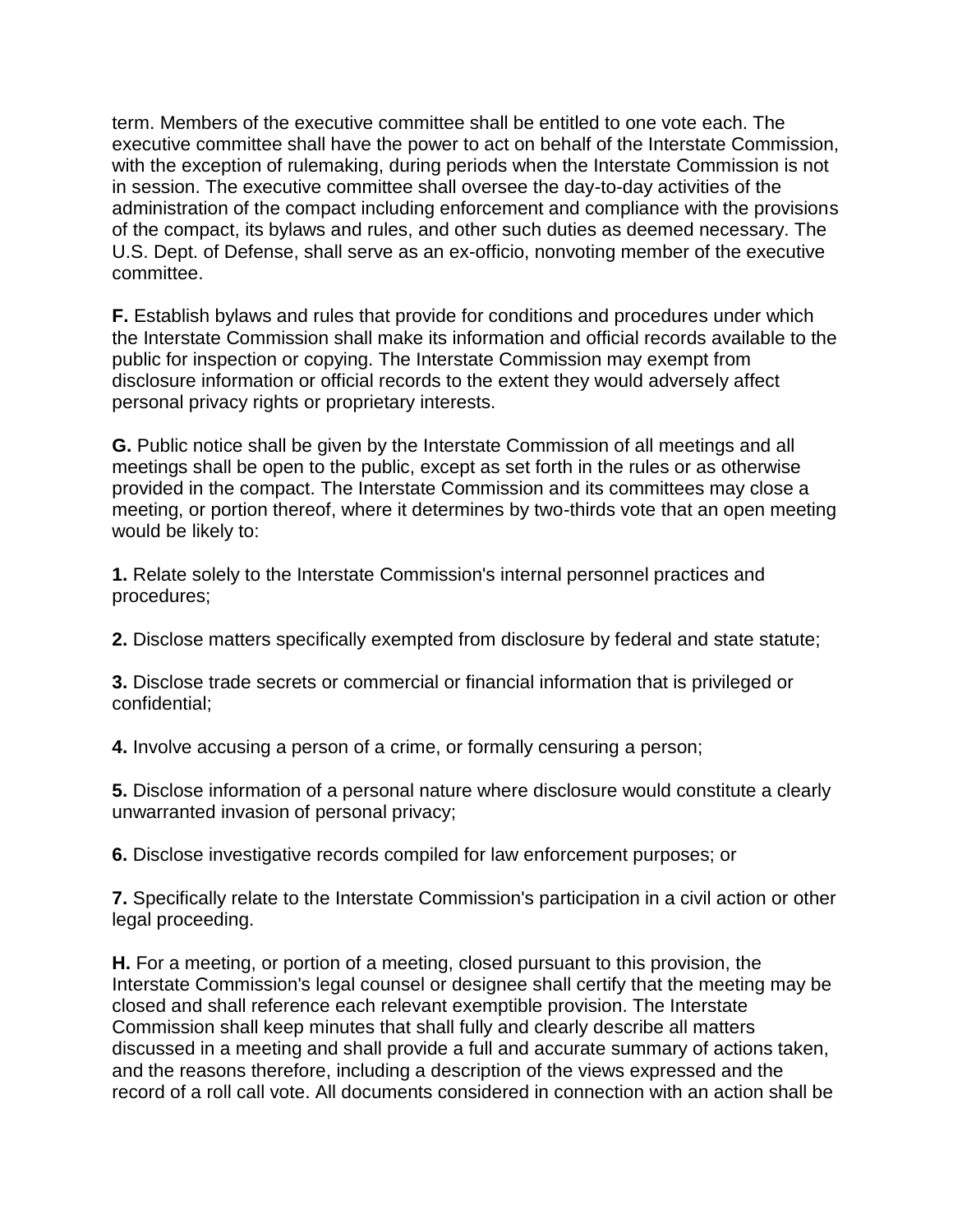identified in such minutes. All minutes and documents of a closed meeting shall remain under seal, subject to release by a majority vote of the Interstate Commission.

**I.** The Interstate Commission shall collect standardized data concerning the educational transition of the children of military families under this compact as directed through its rules that shall specify the data to be collected, the means of collection and data exchange and reporting requirements. Such methods of data collection, exchange and reporting shall, in so far as is reasonably possible, conform to current technology and coordinate its information functions with the appropriate custodian of records as identified in the bylaws and rules.

**J.** The Interstate Commission shall create a process that permits military officials, education officials and parents to inform the Interstate Commission if and when there are alleged violations of the compact or its rules or when issues subject to the jurisdiction of the compact or its rules are not addressed by the state or local education agency. This section shall not be construed to create a private right of action against the Interstate Commission or any member state.

## **ARTICLE X POWERS AND DUTIES OF THE INTERSTATE COMMISSION**

The Interstate Commission shall have the following powers:

**A.** To provide for dispute resolution among member states.

**B.** To promulgate rules and take all necessary actions to effect the goals, purposes and obligations as enumerated in this compact. The rules shall have the force and effect of rules promulgated under the Arkansas Administrative Procedure Act, § 25-15-201 et seq., or any successor law, and shall be binding in the compact states to the extent and in the manner provided in this compact.

**C.** To issue, upon request of a member state, advisory opinions concerning the meaning or interpretation of the interstate compact, its bylaws, rules and actions.

**D.** To enforce compliance with the compact provisions, the rules promulgated by the Interstate Commission, and the bylaws, using all necessary and proper means, including but not limited to the use of judicial process.

**E.** To establish and maintain offices that shall be located within one or more of the member states.

**F.** To purchase and maintain insurance and bonds.

**G.** To borrow, accept, hire or contract for services of personnel.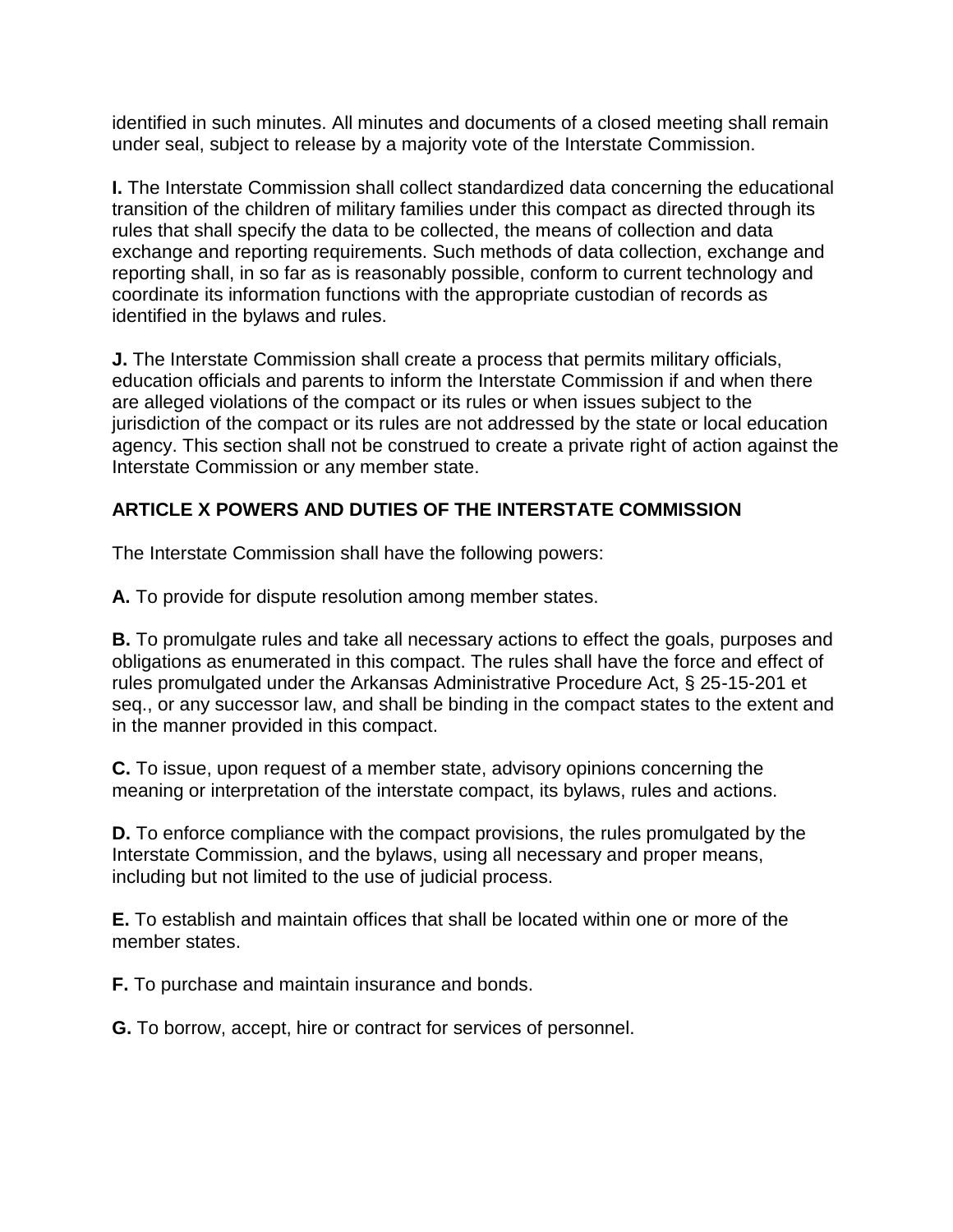**H.** To establish and appoint committees including, but not limited to, an executive committee as required by Article IX, Section E, which shall have the power to act on behalf of the Interstate Commission in carrying out its powers and duties hereunder.

**I.** To elect or appoint such officers, attorneys, employees, agents, or consultants, and to fix their compensation, define their duties and determine their qualifications; and to establish the Interstate Commission's personnel policies and programs relating to conflicts of interest, rates of compensation, and qualifications of personnel.

**J.** To accept any and all donations and grants of money, equipment, supplies, materials, and services, and to receive, utilize, and dispose of it.

**K.** To lease, purchase, accept contributions or donations of, or otherwise to own, hold, improve or use any property, real, personal, or mixed.

**L.** To sell, convey, mortgage, pledge, lease, exchange, abandon, or otherwise dispose of any property, real, personal or mixed.

**M.** To establish a budget and make expenditures.

**N.** To adopt a seal and bylaws governing the management and operation of the Interstate Commission.

**O.** To report annually to the legislatures, governors, judiciary, and state councils of the member states concerning the activities of the Interstate Commission during the preceding year. Such reports shall also include any recommendations that may have been adopted by the Interstate Commission.

**P.** To coordinate education, training and public awareness regarding the compact, its implementation and operation for officials and parents involved in such activity.

**Q.** To establish uniform standards for the reporting, collecting and exchanging of data.

**R.** To maintain corporate books and records in accordance with the bylaws.

**S.** To perform such functions as may be necessary or appropriate to achieve the purposes of this compact.

**T.** To provide for the uniform collection and sharing of information between and among member states, schools and military families under this compact.

## **ARTICLE XI ORGANIZATION AND OPERATION OF THE INTERSTATE COMMISSION**

**A.** The Interstate Commission shall, by a majority of the members present and voting, within 12 months after the first Interstate Commission meeting, adopt bylaws to govern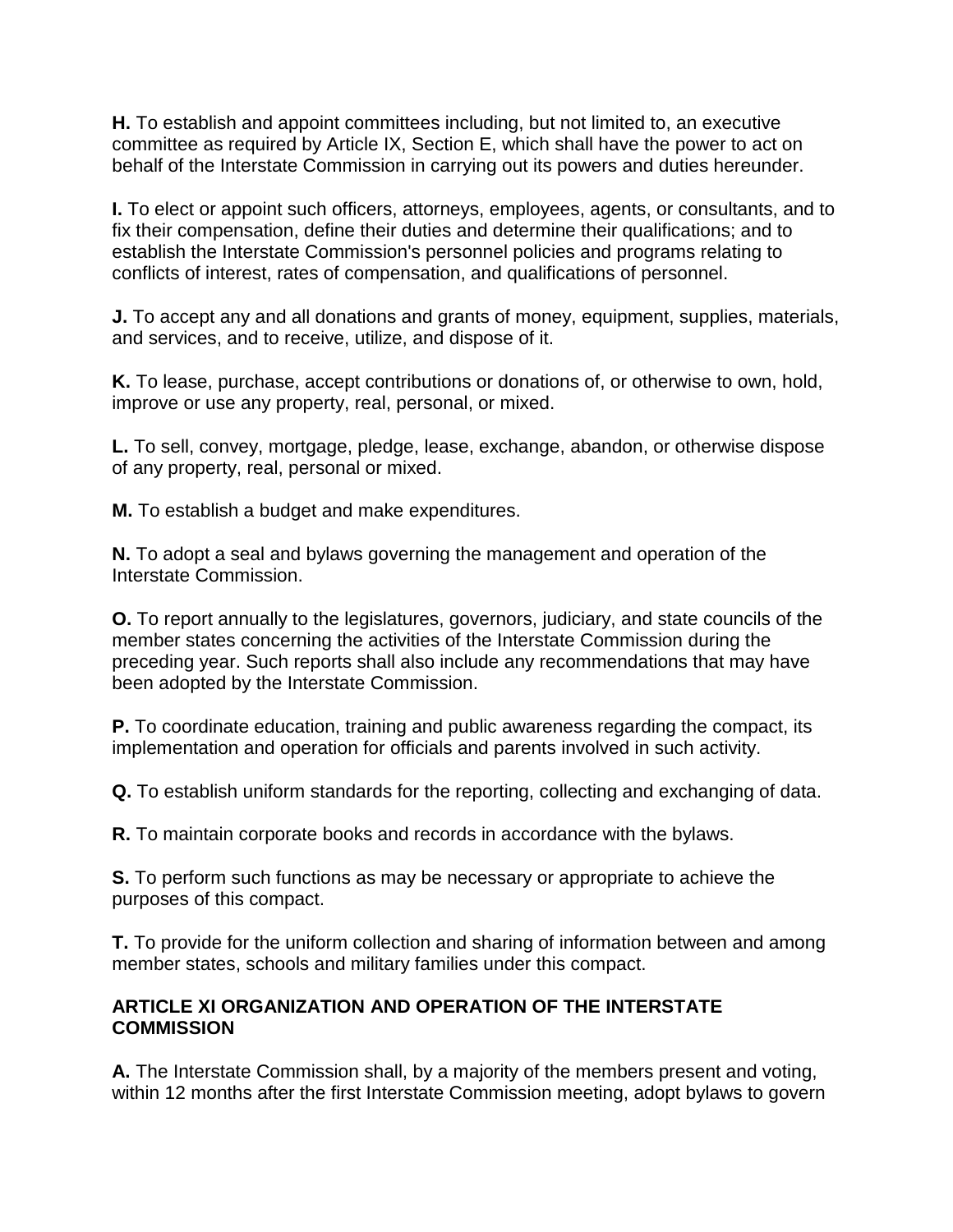its conduct as may be necessary or appropriate to carry out the purposes of the compact, including, but not limited to:

**1.** Establishing the fiscal year of the Interstate Commission;

**2.** Establishing an executive committee, and such other committees as may be necessary;

**3.** Providing for the establishment of committees and for governing any general or specific delegation of authority or function of the Interstate Commission;

**4.** Providing reasonable procedures for calling and conducting meetings of the Interstate Commission, and ensuring reasonable notice of each such meeting;

**5.** Establishing the titles and responsibilities of the officers and staff of the Interstate Commission;

**6.** Providing a mechanism for concluding the operations of the Interstate Commission and the return of surplus funds that may exist upon the termination of the compact after the payment and reserving of all of its debts and obligations.

**7.** Providing "start up" rules for initial administration of the compact.

**B.** The Interstate Commission shall, by a majority of the members, elect annually from among its members a chairperson, a vice-chairperson, and a treasurer, each of whom shall have such authority and duties as may be specified in the bylaws. The chairperson or, in the chairperson's absence or disability, the vice-chairperson, shall preside at all meetings of the Interstate Commission. The officers so elected shall serve without compensation or remuneration from the Interstate Commission; provided that, subject to the availability of budgeted funds, the officers shall be reimbursed for ordinary and necessary costs and expenses incurred by them in the performance of their responsibilities as officers of the Interstate Commission.

**C.** Executive Committee, Officers and Personnel

**1.** The executive committee shall have such authority and duties as may be set forth in the bylaws, including but not limited to:

**a.** Managing the affairs of the Interstate Commission in a manner consistent with the bylaws and purposes of the Interstate Commission;

**b.** Overseeing an organizational structure within, and appropriate procedures for the Interstate Commission to provide for the creation of rules, operating procedures, and administrative and technical support functions; and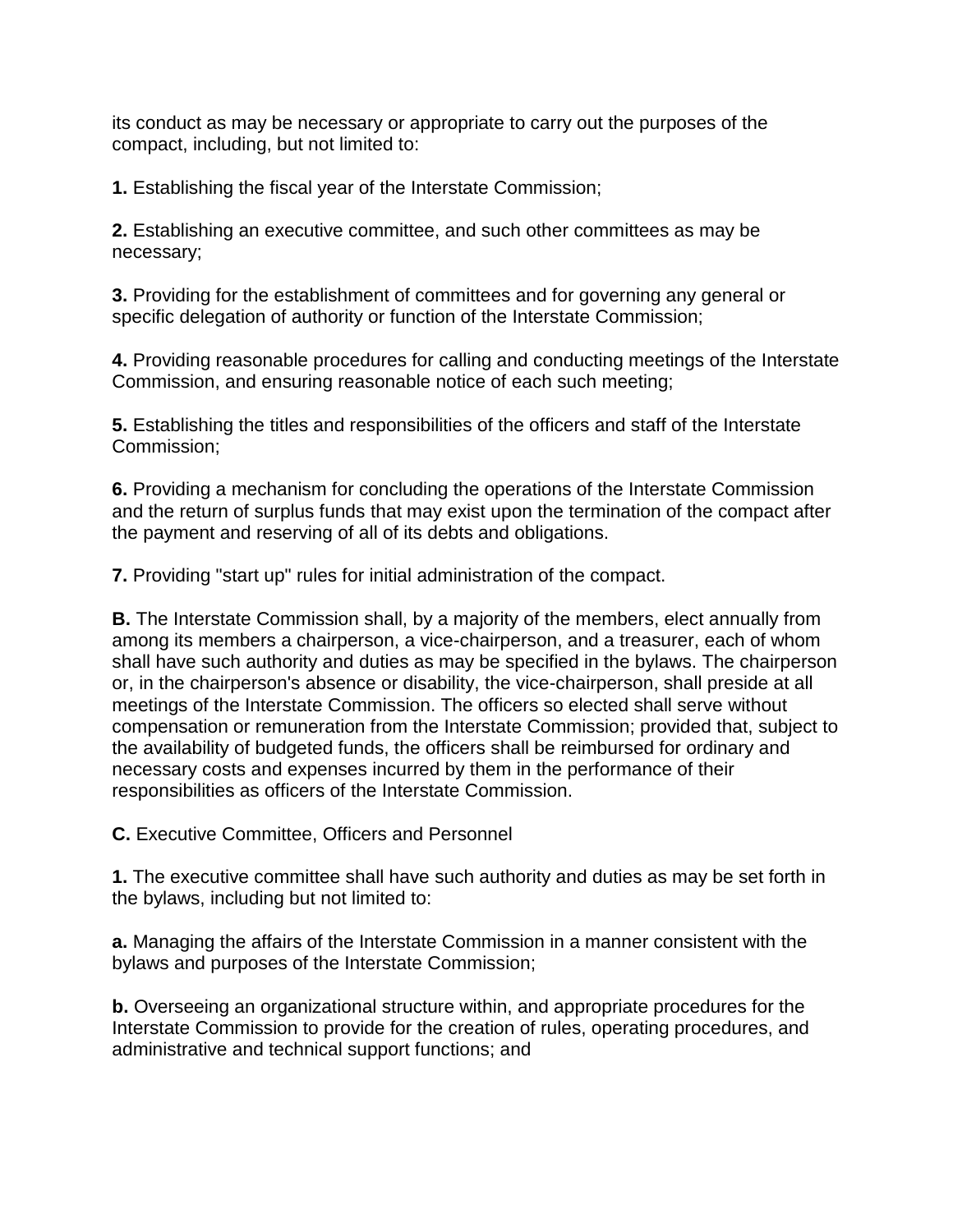**c.** Planning, implementing, and coordinating communications and activities with other state, federal and local government organizations in order to advance the goals of the Interstate Commission.

**2.** The executive committee may, subject to the approval of the Interstate Commission, appoint or retain an executive director for such period, upon such terms and conditions and for such compensation, as the Interstate Commission may deem appropriate. The executive director shall serve as secretary to the Interstate Commission, but shall not be a Member of the Interstate Commission. The executive director shall hire and supervise such other persons as may be authorized by the Interstate Commission.

**D.** The Interstate Commission's executive director and its employees shall be immune from suit and liability, either personally or in their official capacity, for a claim for damage to or loss of property or personal injury or other civil liability caused or arising out of or relating to an actual or alleged act, error, or omission that occurred, or that such person had a reasonable basis for believing occurred, within the scope of Interstate Commission employment, duties, or responsibilities; provided, that such person shall not be protected from suit or liability for damage, loss, injury, or liability caused by the intentional or willful and wanton misconduct of such person.

**1.** The liability of the Interstate Commission's executive director and employees or Interstate Commission representatives, acting within the scope of such person's employment or duties for acts, errors, or omissions occurring within such person's state may not exceed the limits of liability set forth under the Constitution and laws of that state for state officials, employees, and agents. The Interstate Commission is considered to be an instrumentality of the states for the purposes of any such action. Nothing in this subsection shall be construed to protect such person from suit or liability for damage, loss, injury, or liability caused by the intentional or willful and wanton misconduct of such person.

**2.** The Interstate Commission shall defend the executive director and its employees and, subject to the approval of the Attorney General or other appropriate legal counsel of the member state represented by an Interstate Commission representative, shall defend such Interstate Commission representative in any civil action seeking to impose liability arising out of an actual or alleged act, error or omission that occurred within the scope of Interstate Commission employment, duties or responsibilities, or that the defendant had a reasonable basis for believing occurred within the scope of Interstate Commission employment, duties, or responsibilities, provided that the actual or alleged act, error, or omission did not result from intentional or willful and wanton misconduct on the part of such person.

**3.** To the extent not covered by the state involved, member state, or the Interstate Commission, the representatives or employees of the Interstate Commission shall be held harmless in the amount of a settlement or judgment, including attorney's fees and costs, obtained against such persons arising out of an actual or alleged act, error, or omission that occurred within the scope of Interstate Commission employment, duties,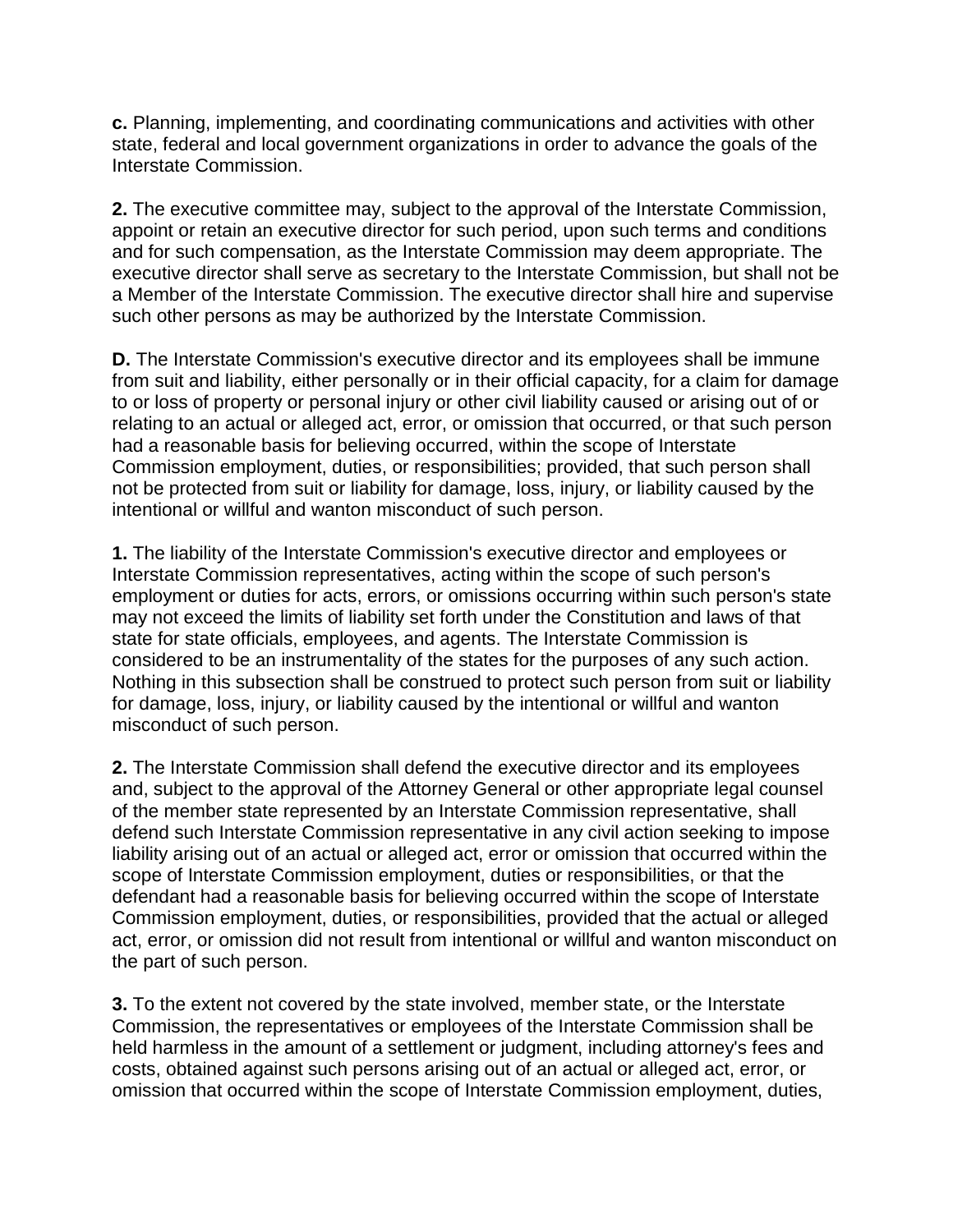or responsibilities, or that such persons had a reasonable basis for believing occurred within the scope of Interstate Commission employment, duties, or responsibilities, provided that the actual or alleged act, error, or omission did not result from intentional or willful and wanton misconduct on the part of such persons.

## **ARTICLE XII RULEMAKING FUNCTIONS OF THE INTERSTATE COMMISSION**

**A.** Rulemaking Authority -- The Interstate Commission shall promulgate reasonable rules in order to effectively and efficiently achieve the purposes of this Compact. Notwithstanding the foregoing, in the event the Interstate Commission exercises its rulemaking authority in a manner that is beyond the scope of the purposes of this Act, or the powers granted hereunder, then such an action by the Interstate Commission shall be invalid and have no force or effect.

**B.** Rulemaking Procedure -- Rules shall be made pursuant to a rulemaking process that substantially conforms to the "Model State Administrative Procedure Act," of 1981 Act, Uniform Laws Annotated, Vol. 15, p.1 (2000) as amended, as may be appropriate to the operations of the Interstate Commission.

**C.** Not later than thirty (30) days after a rule is promulgated, any person may file a petition for judicial review of the rule; provided, that the filing of such a petition shall not stay or otherwise prevent the rule from becoming effective unless the court finds that the petitioner has a substantial likelihood of success. The court shall give deference to the actions of the Interstate Commission consistent with applicable law and shall not find the rule to be unlawful if the rule represents a reasonable exercise of the Interstate Commission's authority.

**D.** If a majority of the legislatures of the compacting states rejects a Rule by enactment of a statute or resolution in the same manner used to adopt the compact, then such rule shall have no further force and effect in any compacting state.

# **ARTICLE XIII OVERSIGHT, ENFORCEMENT, AND DISPUTE RESOLUTION**

## **A.** Oversight

**1.** The executive, legislative and judicial branches of state government in each member state shall enforce this compact and shall take all actions necessary and appropriate to effectuate the compact's purposes and intent.

**2.** All courts shall take judicial notice of the compact and the rules in any judicial or administrative proceeding in a member state pertaining to the subject matter of this compact that may affect the powers, responsibilities or actions of the Interstate Commission.

**3.** The Interstate Commission shall be entitled to receive all service of process in any such proceeding, and shall have standing to intervene in the proceeding for all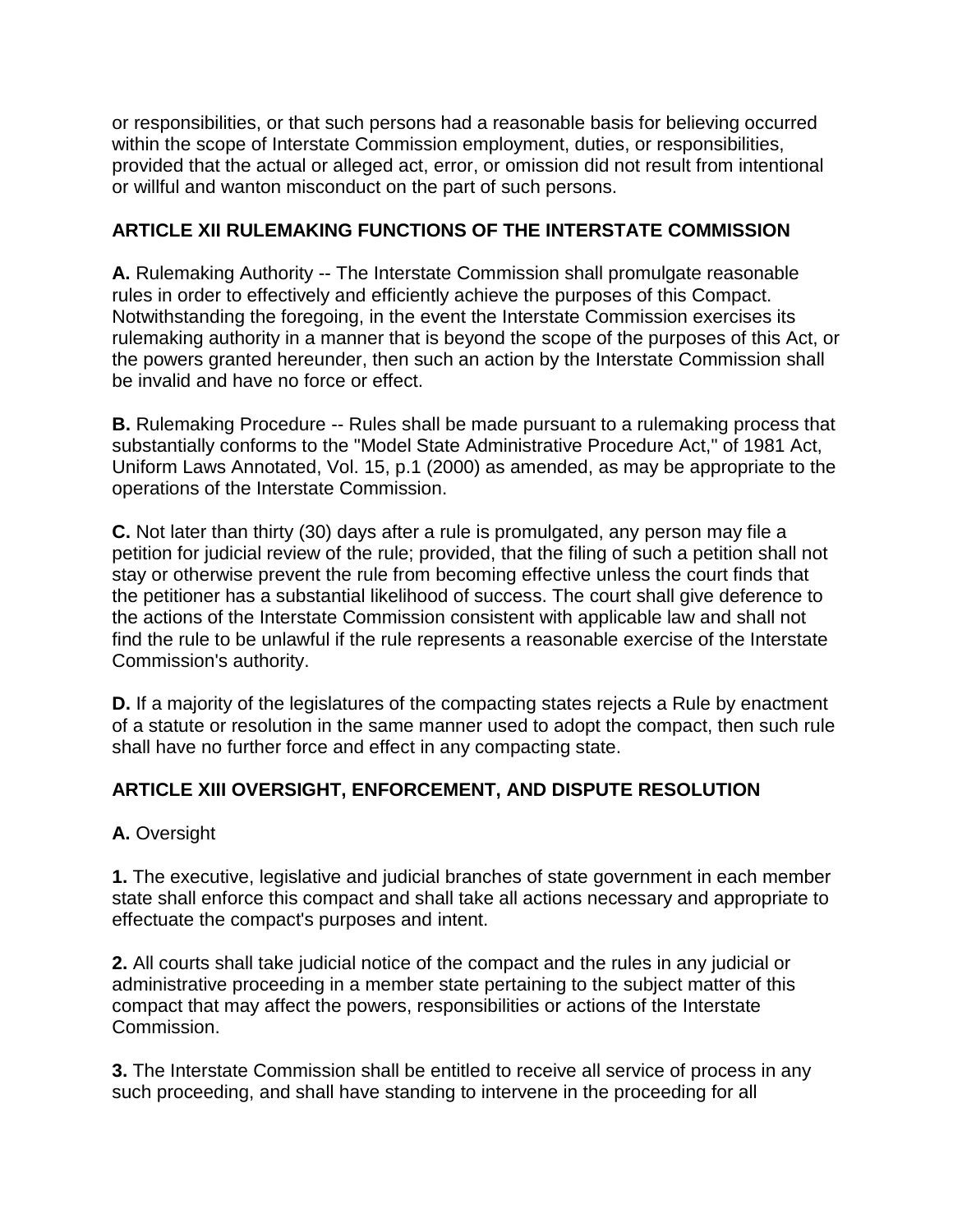purposes. Failure to provide service of process to the Interstate Commission shall render a judgment or order void as to the Interstate Commission, this compact or promulgated rules.

**B.** Default, Technical Assistance, Suspension and Termination -- If the Interstate Commission determines that a member state has defaulted in the performance of its obligations or responsibilities under this compact, or the bylaws or promulgated rules, the Interstate Commission shall:

**1.** Provide written notice to the defaulting state and other member states, of the nature of the default, the means of curing the default and any action taken by the Interstate Commission. The Interstate Commission shall specify the conditions by which the defaulting state must cure its default.

**2.** Provide remedial training and specific technical assistance regarding the default.

**3.** If the defaulting state fails to cure the default, the defaulting state shall be terminated from the compact upon an affirmative vote of a majority of the member states and all rights, privileges and benefits conferred by this compact shall be terminated from the effective date of termination. A cure of the default does not relieve the offending state of obligations or liabilities incurred during the period of the default.

**4.** Suspension or termination of membership in the compact shall be imposed only after all other means of securing compliance have been exhausted. Notice of intent to suspend or terminate shall be given by the Interstate Commission to the Governor, the majority and minority leaders of the defaulting state's legislature, and each of the member states.

**5.** The state that has been suspended or terminated is responsible for all assessments, obligations and liabilities incurred through the effective date of suspension or termination including obligations, the performance of which extends beyond the effective date of suspension or termination.

**6.** The Interstate Commission shall not bear any costs relating to any state that has been found to be in default or that has been suspended or terminated from the compact, unless otherwise mutually agreed upon in writing between the Interstate Commission and the defaulting state.

**7.** The defaulting state may appeal the action of the Interstate Commission by petitioning the U.S. District Court for the District of Columbia or the federal district where the Interstate Commission has its principal offices. The prevailing party shall be awarded all costs of such litigation including reasonable attorney's fees.

**C.** Dispute Resolution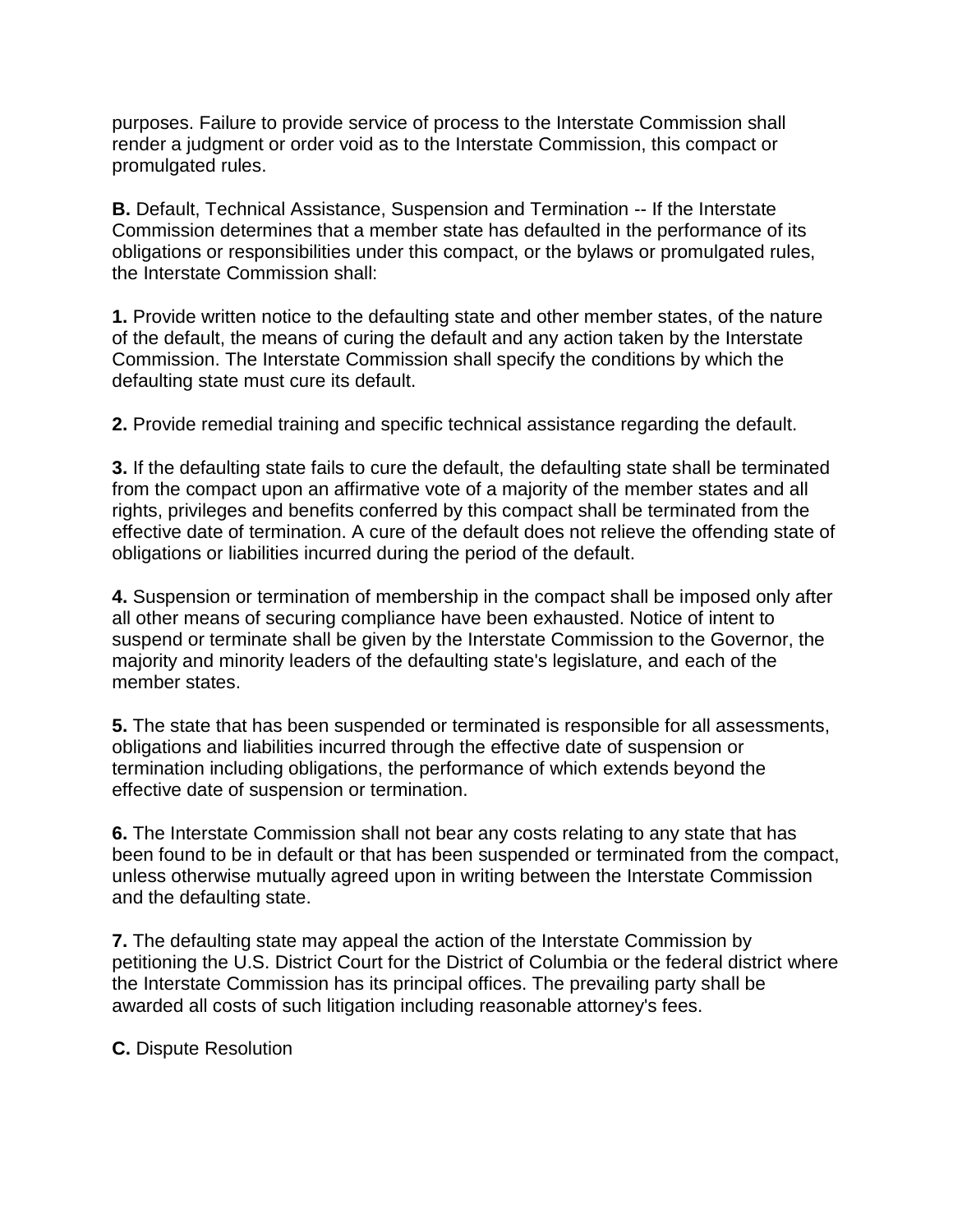**1.** The Interstate Commission shall attempt, upon the request of a member state, to resolve disputes that are subject to the compact and that may arise among member states and between member and non-member states.

**2.** The Interstate Commission shall promulgate a rule providing for both mediation and binding dispute resolution for disputes as appropriate.

# **ARTICLE XIV FINANCING OF THE INTERSTATE COMMISSION**

**A.** The Interstate Commission shall pay, or provide for the payment of the reasonable expenses of its establishment, organization and ongoing activities.

**B.** The Interstate Commission may levy on and collect an annual assessment from each member state to cover the cost of the operations and activities of the Interstate Commission and its staff that must be in a total amount sufficient to cover the Interstate Commission's annual budget as approved each year. The aggregate annual assessment amount shall be allocated based upon a formula to be determined by the Interstate Commission, which shall promulgate a rule binding upon all member states.

**C.** The Interstate Commission shall not incur obligations of any kind prior to securing the funds adequate to meet the same; nor shall the Interstate Commission pledge the credit of any of the member states, except by and with the authority of the member state.

**D.** The Interstate Commission shall keep accurate accounts of all receipts and disbursements. The receipts and disbursements of the Interstate Commission shall be subject to the audit and accounting procedures established under its bylaws. However, all receipts and disbursements of funds handled by the Interstate Commission shall be audited yearly by a certified or licensed public accountant and the report of the audit shall be included in and become part of the annual report of the Interstate Commission.

# **ARTICLE XV MEMBER STATES, EFFECTIVE DATE AND AMENDMENT**

**A.** Any state is eligible to become a member state.

**B.** The compact shall become effective and binding upon legislative enactment of the compact into law by no less than ten (10) of the states. The effective date shall be no earlier than December 1, 2007. Thereafter it shall become effective and binding as to any other member state upon enactment of the compact into law by that state. The governors of non-member states or their designees shall be invited to participate in the activities of the Interstate Commission on a non-voting basis prior to adoption of the compact by all states.

**C.** The Interstate Commission may propose amendments to the compact for enactment by the member states. No amendment shall become effective and binding upon the Interstate Commission and the member states unless and until it is enacted into law by unanimous consent of the member states.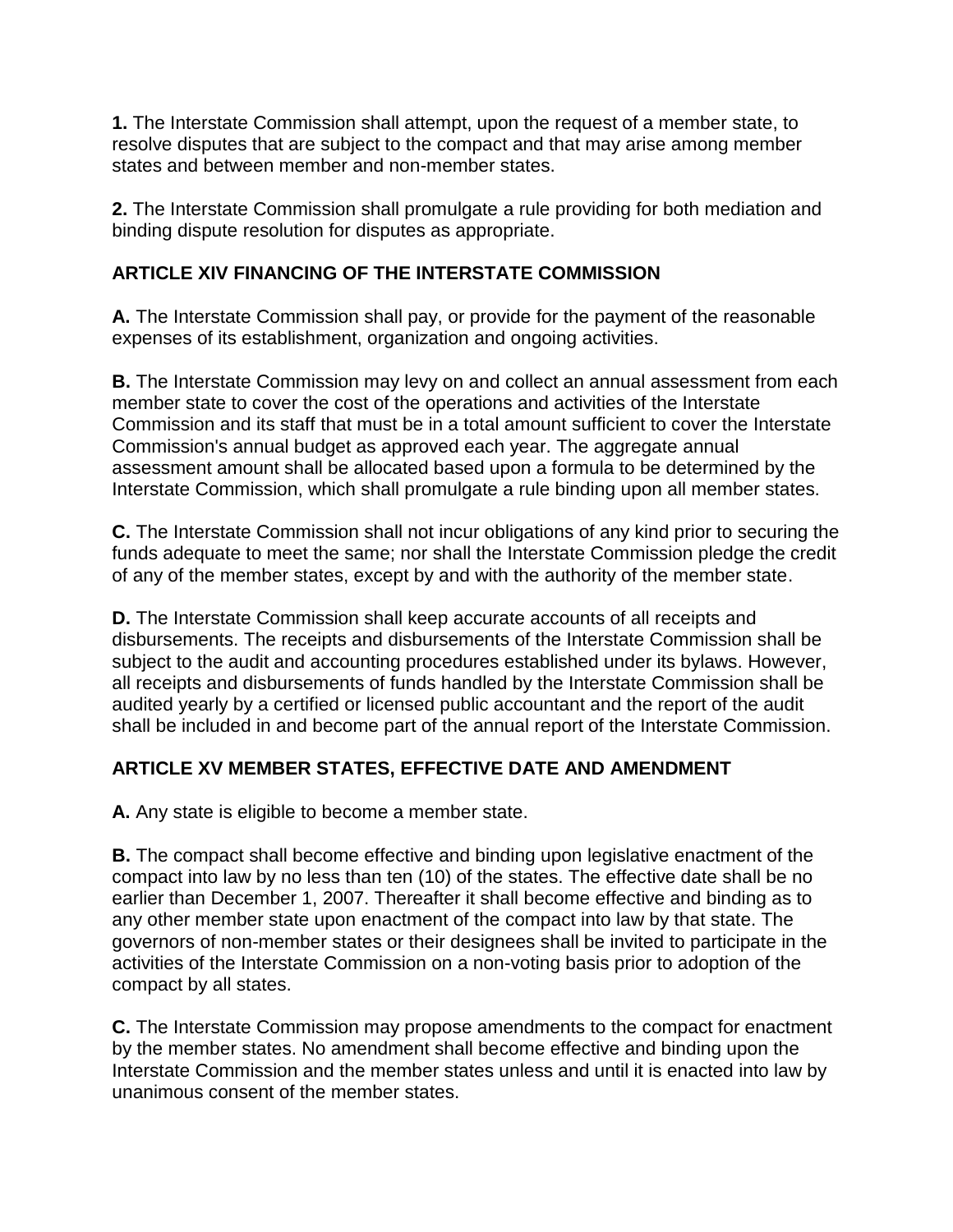# **ARTICLE XVI WITHDRAWAL AND DISSOLUTION**

#### **A.** Withdrawal

**1.** Once effective, the compact shall continue in force and remain binding upon each and every member state; provided that a member state may withdraw from the compact specifically repealing the statute, which enacted the compact into law.

**2.** Withdrawal from this compact shall be by the enactment of a statute repealing the same, and shall take effect upon the effective date of the repealing statute.

**3.** The withdrawing state shall immediately notify the chairperson of the Interstate Commission in writing upon the introduction of legislation repealing this compact in the withdrawing state. The Interstate Commission shall notify the other member states of the withdrawing state's intent to withdraw within sixty (60) days of its receipt thereof.

**4.** The withdrawing state is responsible for all assessments, obligations and liabilities incurred through the effective date of the repealing statute.

**5.** Reinstatement following withdrawal of a member state shall occur upon the withdrawing state reenacting the compact or upon such later date as determined by the Interstate Commission.

#### **B.** Dissolution of Compact

**1.** This compact shall dissolve effective upon the date of the withdrawal or default of the member state that reduces the membership in the compact to one (1) member state.

**2.** Upon the dissolution of this compact, the compact becomes null and void and shall be of no further force or effect, and the business and affairs of the Interstate Commission shall be concluded and surplus funds shall be distributed in accordance with the bylaws.

## **ARTICLE XVII SEVERABILITY AND CONSTRUCTION**

**A.** The provisions of this compact shall be severable, and if any phrase, clause, sentence or provision is deemed unenforceable, the remaining provisions of the compact shall be enforceable.

**B.** The provisions of this compact shall be liberally construed to effectuate its purposes.

**C.** Nothing in this compact shall be construed to prohibit the applicability of other interstate compacts to which the states are members.

## **ARTICLE XVIII BINDING EFFECT OF COMPACT AND OTHER LAWS**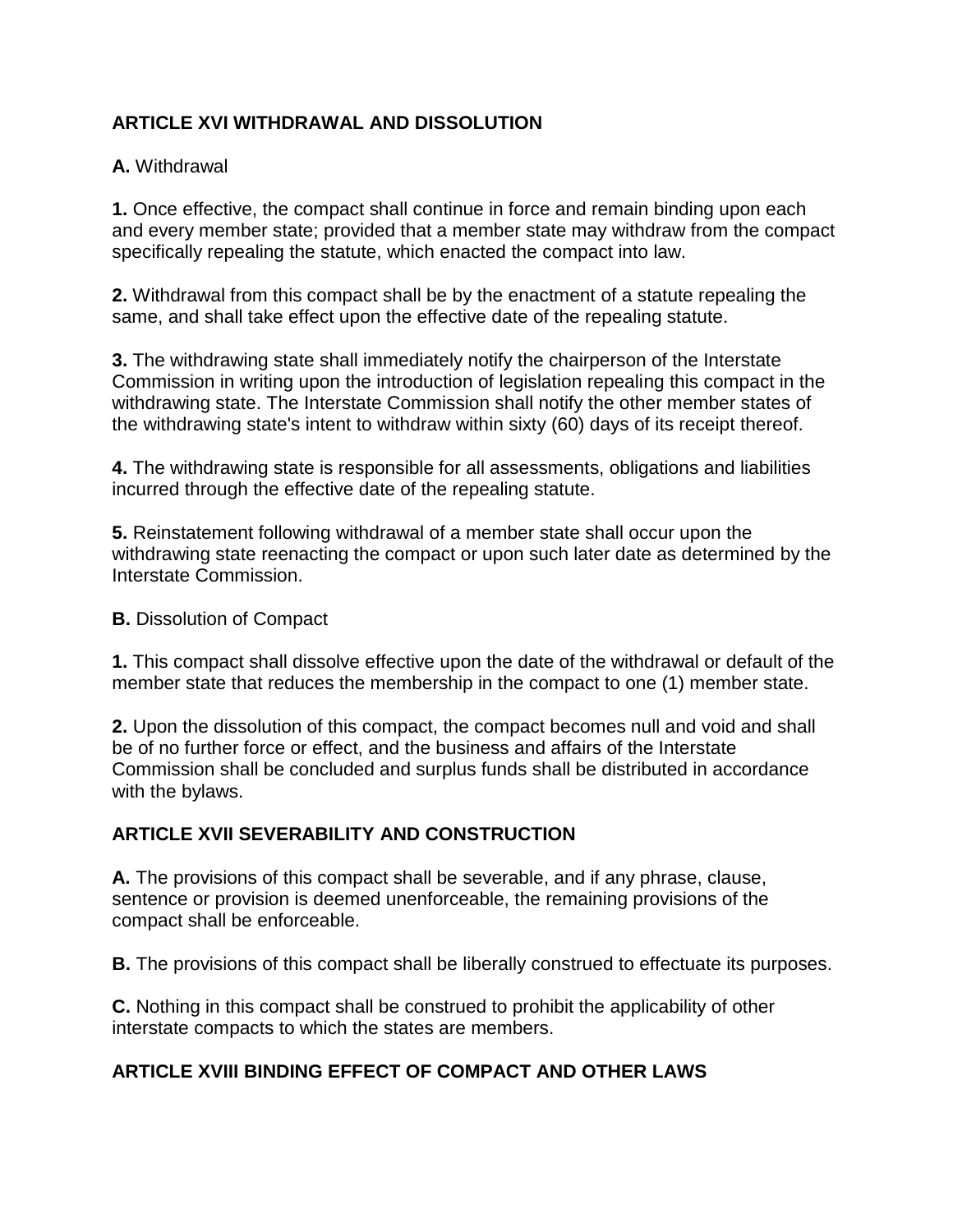#### **A.** Other Laws

Nothing herein prevents the enforcement of any other law of a member state that is not inconsistent with this compact.

**B.** Binding Effect of the Compact

**1.** All lawful actions of the Interstate Commission, including all rules and bylaws promulgated by the Interstate Commission, are binding upon the member states.

**2.** All agreements between the Interstate Commission and the member states are binding in accordance with their terms.

**3.** In the event any provision of this compact exceeds the constitutional limits imposed on the legislature of any member state, such provision shall be ineffective to the extent of the conflict with the constitutional provision in question in that member state.

#### [AR Code § 6-4-303 \(2015\)](http://law.justia.com/citations.html)

**(a)** Under the compact established under this subchapter, the Compact Commissioner for Arkansas shall be the Commissioner of Education or his or her designee.

**(b)** The Compact Commissioner for Arkansas is responsible for the administration and management of the state participation in the Interstate Compact on Educational Opportunity for Military Children adopted under this subchapter.

**(c)** The Compact Commissioner for Arkansas shall cooperate with all departments, agencies, and officers of and in government of this state as well as all school districts and political subdivisions of this state for the administration of this compact or supplementary agreements entered into by the state.

#### [AR Code § 6-4-304 \(2015\)](http://law.justia.com/citations.html)

**(a)** There is created the State Council for the Interstate Compact on Educational Opportunity for Military Children to be composed of the following members:

**(1)** The Commissioner of Education or his or her designee, serving as Compact Commissioner for Arkansas as provided under § 6-4-303;

**(2)** The superintendent of the school district with the greatest number of military children from a military installation;

**(3)** One (1) member to be appointed by the President Pro Tempore of the Senate from a list of three (3) nominees submitted by the Executive Director of the Arkansas Education Association;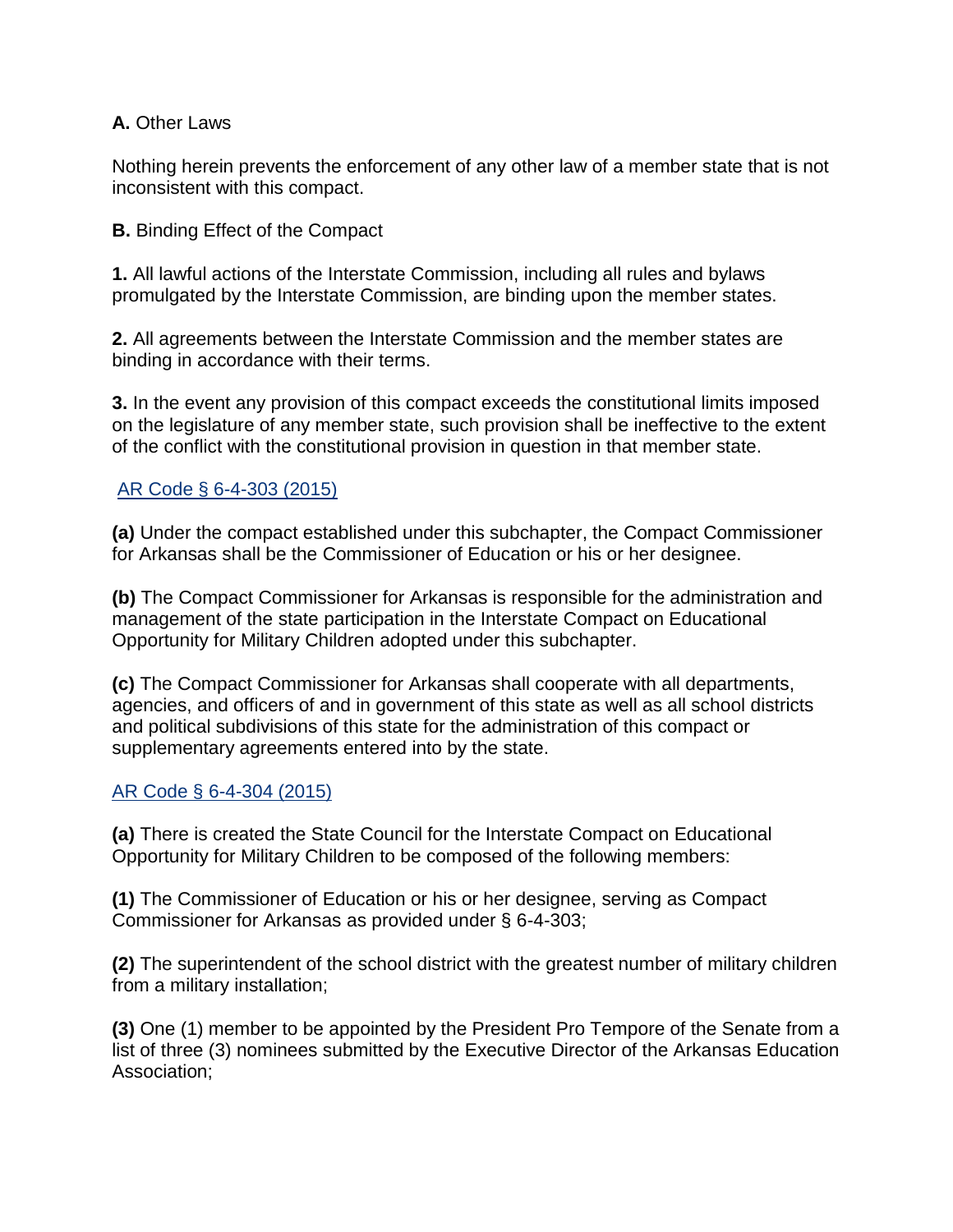**(4)** One (1) member to be appointed by the Speaker of the House of Representatives from a list of three (3) nominees submitted by the Executive Director of the Arkansas Association of Educational Administrators;

**(5) (A)** One (1) member selected from the state at large and appointed by the Governor subject to confirmation of the Senate.

**(B)** The Governor shall consult the Arkansas School Boards Association before making an appointment under subdivision (a)(5)(A) of this section;

**(6)** The charter school leader of the open-enrollment public charter school with the greatest number of military children from a military installation; and

**(7)** A representative from a military installation in Arkansas who will serve as a nonvoting, ex officio member.

**(b) (1)** Each appointed member shall have a background or interest in the education of military children.

**(2) (A)** The terms for the initial appointees to the council shall be staggered as determined by lot with:

**(i)** One (1) member serving a term of three (3) years;

**(ii)** One (1) member serving a term of four (4) years; and

**(iii)** One (1) member serving a term of five (5) years.

**(B)** Each succeeding appointment to the council shall be for a term of five (5) years, but the member appointed shall serve until the member's successor is appointed.

**(3) (A)** If a vacancy occurs in an appointed position for any reason, the vacancy shall be filled by appointment by the official that made the appointment.

**(B)** The new appointee shall serve for the remainder of the unexpired term.

**(c) (1)** The council shall meet at least quarterly or as decided upon by a majority of its members.

**(2)** The council shall conduct its meetings in Pulaski County or via teleconference or web conference as technology becomes available and as desired to allow for scheduling flexibility for its members.

**(d) (1)** A majority of the members of the council shall constitute a quorum for transacting business of the council.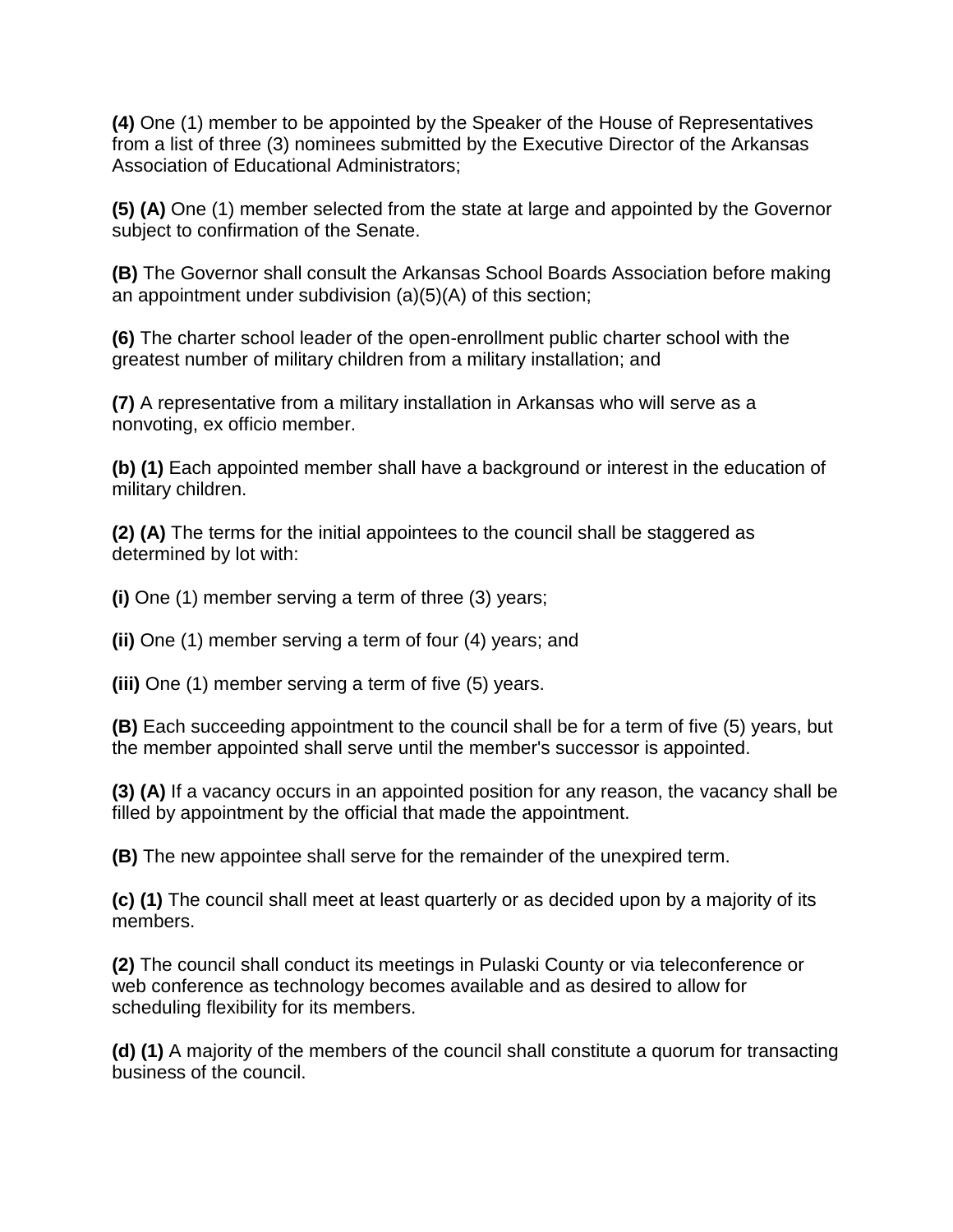**(2)** All actions of the council shall be by a quorum.

**(e)** The Commissioner of Education or his or her designee serving as Compact Commissioner for Arkansas shall be the chair of the council and be a full-voting member.

**(f)** Appointments to the council shall be for a term of four (4) years.

**(g)** All state agencies, school districts, and political subdivisions of the state shall furnish to the council any information and assistance the council may reasonably request.

#### [AR Code § 6-4-305 \(2015\)](http://law.justia.com/citations.html)

**(a)** Within thirty (30) days from the date the appointments are initially made, the members of the State Council for the Interstate Compact on Educational Opportunity for Military Children shall appoint a military family education liaison to assist military families and the state in facilitating the implementation of the Interstate Compact on Educational Opportunity for Military Children adopted under this subchapter.

**(b)** The council may promulgate rules for the administration of this subchapter.

#### [AR Code § 6-4-306 \(2015\)](http://law.justia.com/citations.html)

**(a)** The military family education liaison shall be an ex officio member of the State Council for the Interstate Compact on Educational Opportunity for Military Children.

**(b)** The military family education liaison shall have specialized knowledge related to the educational needs of military children and the obstacles that military children face in obtaining an education.

**(c)** The military family education liaison shall serve a term of four (4) years.

## [AR Code § 6-4-307 \(2015\)](http://law.justia.com/citations.html)

Under the compact established under this subchapter and using the definitions in the compact:

**(1)** The minimum fee for a member state is two thousand dollars (\$2,000);

**(2)** The maximum fee for each member state is two dollars (\$2.00) per student who is a child of an active duty military family; and

**(3)** The fees paid or owed shall not exceed the amount appropriated for the payment of fees under this compact for each fiscal year by the General Assembly.

[AR Code § 6-4-308 \(2015\)](http://law.justia.com/citations.html)